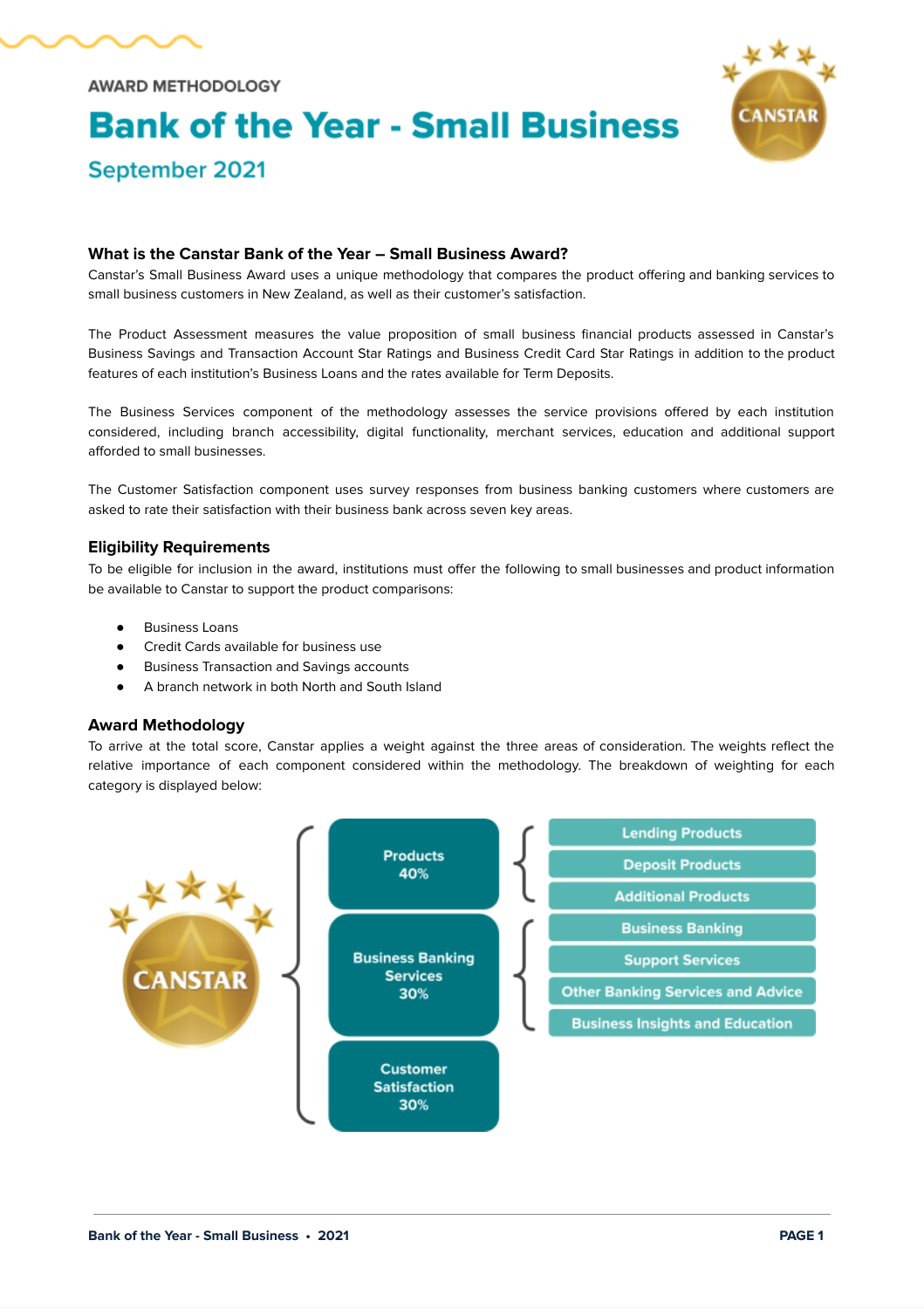# **Product Assessment**

The following table outlines the weights that are applied to each product category considered within the Product Assessment:



Please refer to the Business Savings and Transaction Account Star Ratings and Business Credit Card Star Ratings methodology documents for information on how these products are assessed. Term Deposits are based on the average rate available for the given term in the preceding 6-months. Additional Products are based on the availability of a range of these products from the provider assessed. Business Loan features are scored based on the following categories and weights:

| Category                      | <b>Term Loans</b> | Overdrafts               |
|-------------------------------|-------------------|--------------------------|
| Loan Terms                    | 60%               | 95%                      |
| Lending Terms                 | 65%               | 55%                      |
| <b>Security Requirements</b>  | 10%               | 5%                       |
| Loan Purpose Availability     | 25%               | 10%                      |
| <b>Overdraft Terms</b>        | ٠                 | 30%                      |
| <b>Product Functionality</b>  | 40%               | 5%                       |
| Redraw Facility/Transactional | 35%               | $\overline{\phantom{a}}$ |
| Portability                   | 25%               | 100%                     |
| <b>Repayment Capabilities</b> | 20%               |                          |
| <b>Split Facility</b>         | 10%               |                          |
| <b>Switch Facility</b>        | 10%               |                          |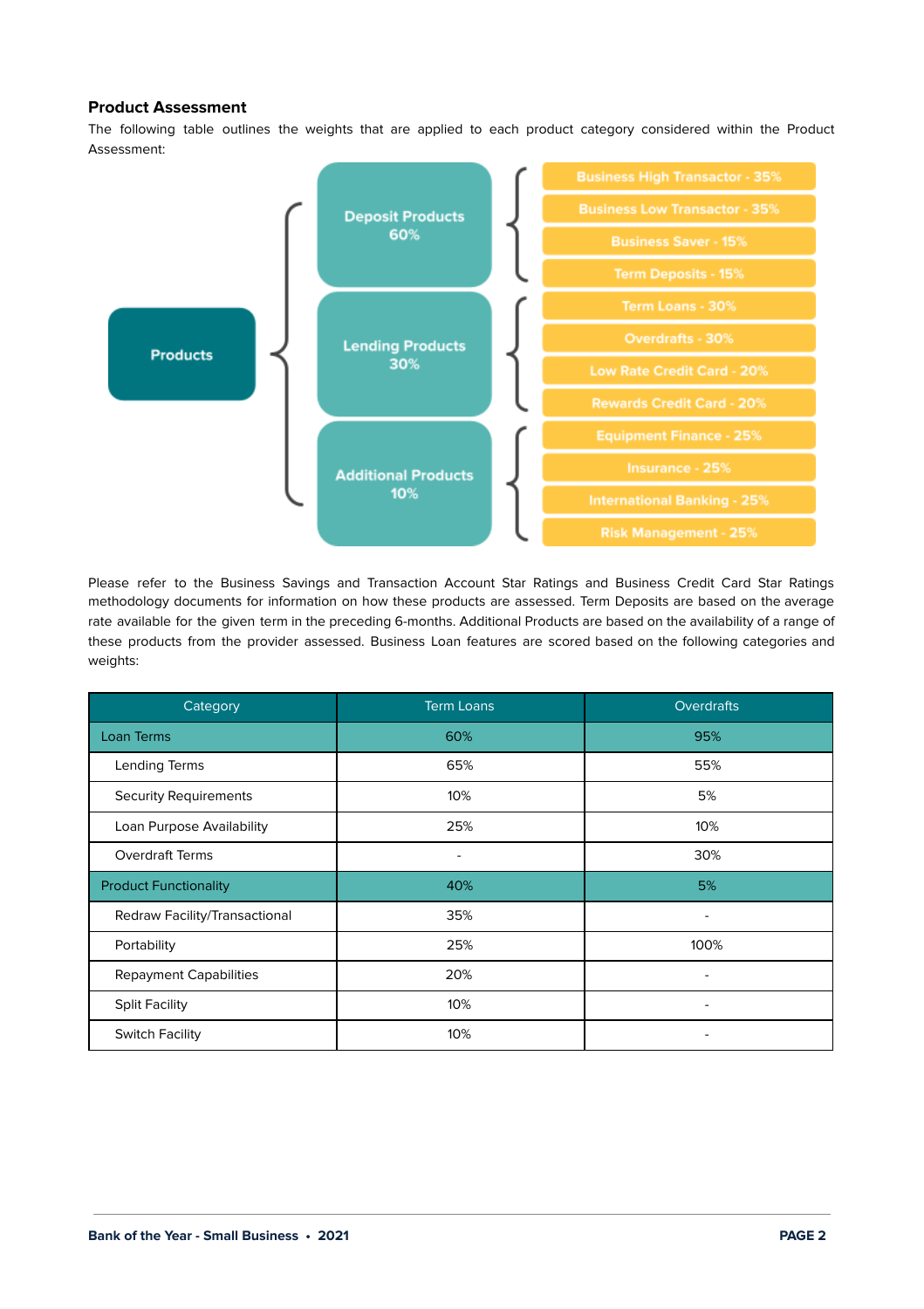# **Business Banking Services**

The following table outlines the weights that are applied to each category considered within the Business Banking Services component of the methodology:



# **Branch and ATM Functionality**

The branch coverage score incorporates the ranges of services offered and provided in-branch to customers, making up 70% of branch coverage score and branch numbers account for the remaining 30%. The score for branch numbers is calculated on the basis that if a bank has at least 1 branch per 40,000 people living in New Zealand, then they should receive the full score.



#### **Online Banking Functionality**

The Online Banking Functionality score is assessed based on five categories of the business specific functionality that institution's business online banking platform provides to consumers, with the weights of the subcategories outlined in the below weights tree:

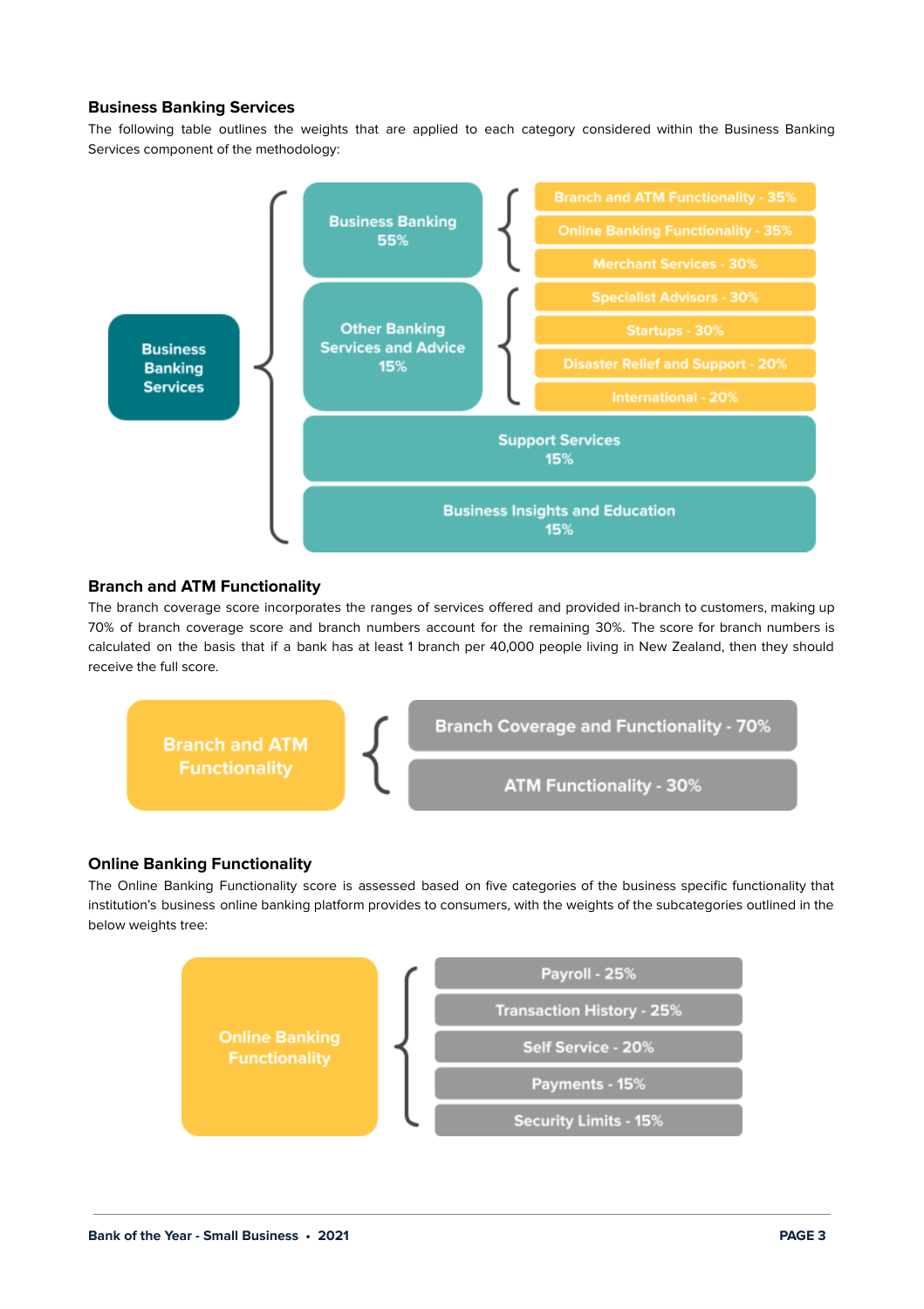# **Customer Satisfaction**

The following table outlines the weights that are applied to each satisfaction metric considered within the Customer Satisfaction component of the methodology:



Canstar measures and tracks customer satisfaction amongst New Zealand small business owners via ISO 26362 accredited research panels. Customers are asked to assess their satisfaction across a range of metrics, with overall satisfaction asked as a specific question. A regression analysis is conducted to determine the relative importance of each metric to overall satisfaction. Canstar uses this analysis to inform the weights outlined above.